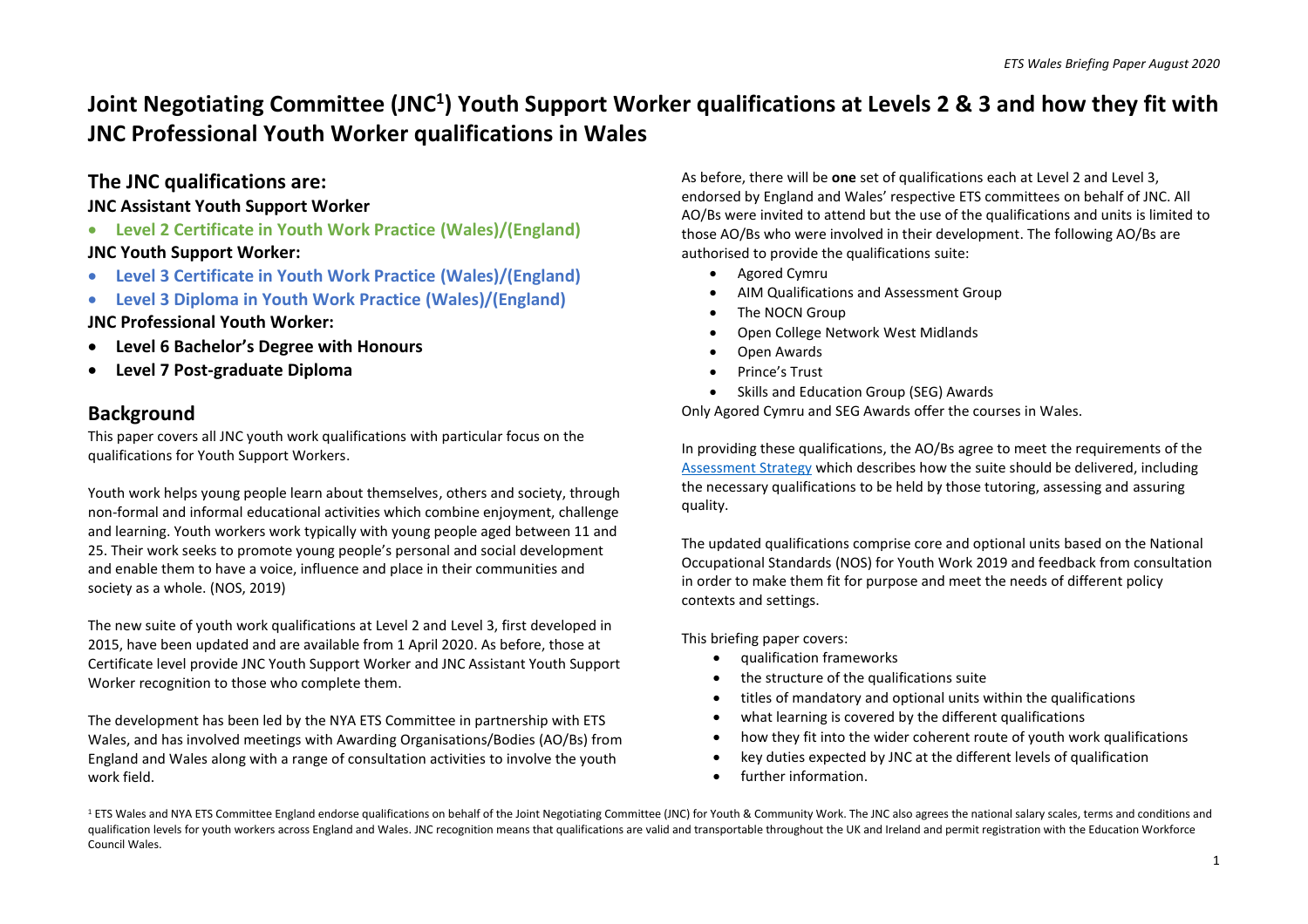# **Qualification Frameworks – the difficulty and length of qualifications**

National qualifications frameworks are recognised systems designed to provide a flexible and simple method for comparing qualifications.

The Framework in Wales is called the Credit and Qualifications Framework for Wales (CQFW) and qualifications are regulated by Qualifications Wales.

In England it is called the Regulated Qualifications Framework (RQF) and qualifications in this framework are regulated by Ofqual.

Units and qualifications are allocated a **level** and **credit**, corresponding to their national framework.

- The **level** = the **challenge** or difficulty of the award (ranging from entry levels and then levels 1-8).
- The Total Qualification Time (**TQT**) and **Credit** = the average **length of time** a learner will take to complete a unit or qualification (1 credit = notionally 10 hours).

Further Education qualifications can use the following terms in their title, as an indication of their size:

- Award 1-12 credits  $(10 120$  TQT hours)
- Certificate 13-36 credits (121 369 TQT hours)
- Diploma 37+ credits (370 or more TQT hours)

(at Higher Education, the terms Certificate and Diploma are used in a different way)

For the JNC Youth Work qualifications, the credit values and TQT hours are:

- **Level 2 Certificate in Youth Work Practice – 26 Credits, 260 TQT hours**
- **Level 3 Certificate in Youth Work Practice – 27 Credits, 270 TQT hours**
- **Level 3 Diploma in Youth Work Practice – 37 Credits, 370 TQT hours**

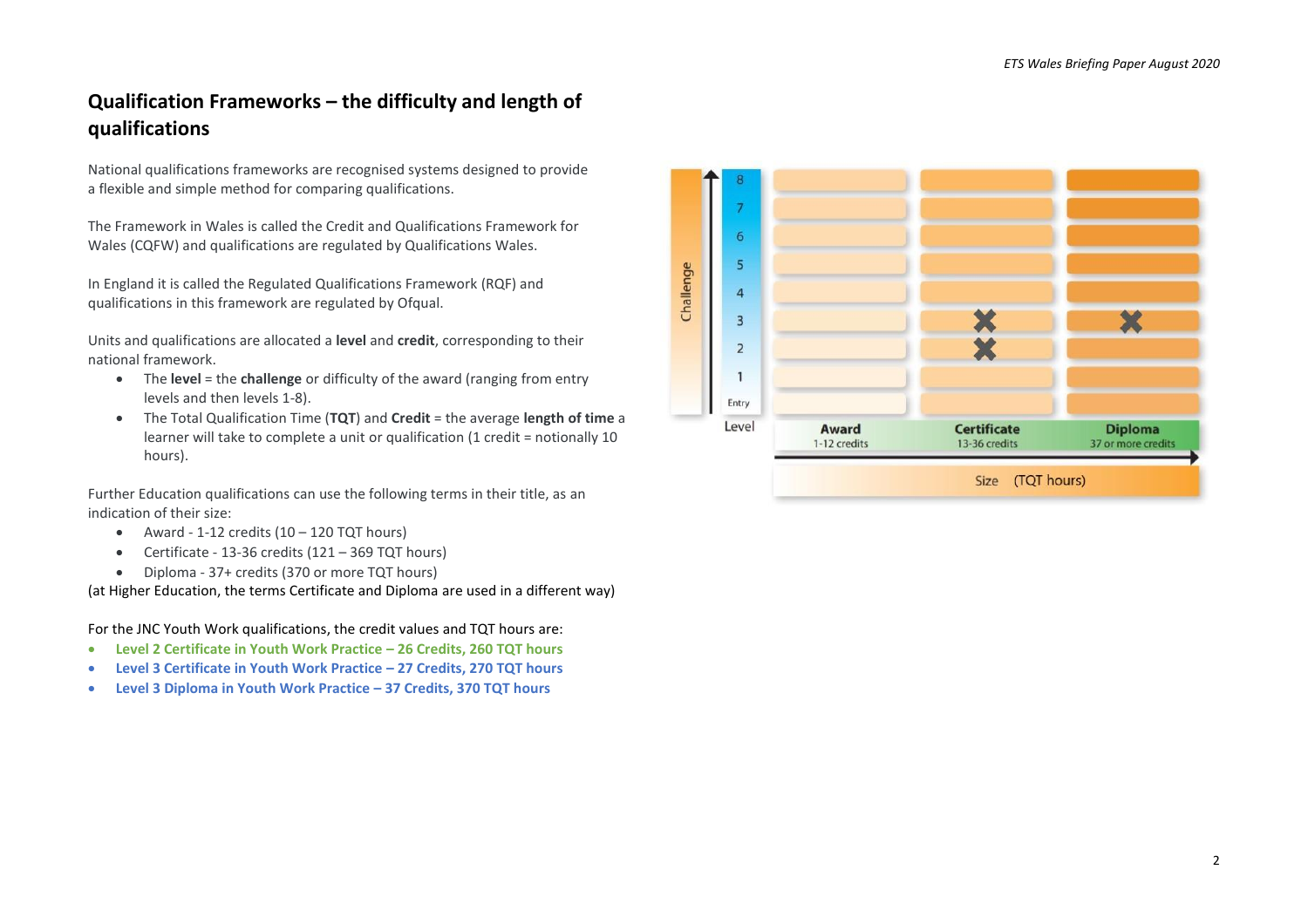### **Structure of Youth Work Practice Qualifications Suite at Level 2 and Level 3**

Level 2 Certificate in Youth Work Practice Minimum 26 Credits



Work-Based Practice in Youth Work  $(6)$ Reflective Practice in a Youth Work Setting (2)

#### **L2 Optional Units**

Choose from 8 Units + 3 Credits minimum Level 3 Certificate in **Youth Work Practice** Minimum 27 Credits



Working with Behaviour that Challenges in a Youth Work Setting

 $(2)$ Work-Based Practice in Youth Work  $(6)$ Reflective Practice in a Youth Work

Setting (2)

#### **L3 Optional units**

Choose from 27 Units

+ 2 Credits minimum

+ 10 Credits from Optional Units to achieve Level 3 Diploma (minimum 37 credits)

### **Principles underpinning the development**

The key principles underpinning the development of the original suite of qualifications in 2014 were to address concerns around duplication of learning from Level 2 to Level 3 while simultaneously ensuring that those who completed only the Level 3 did not miss out on any of the essential learning at Level 2. These principles have been upheld in the refresh and the structure has not changed.

All learners will still need to complete 11 Credits at Level 2 before completing additional credits to obtain either a Level 2 or Level 3 Certificate qualification. Completion of the first 11 Credits allows learners who do not achieve the Certificate to leave with a smaller qualification – a Level 2 Award in Youth Work Principles. It also allows an assessment to be made about the suitability of a learner to complete either the Level 2 or Level 3 Certificate.

Although learners can complete the Level 2 Award and not progress on to the Certificate, JNC Youth Support Worker recognition is only provided on completion of the Level 3 Certificate.

While the mandatory units cover core youth work skills, a wide range of optional units has been included to ensure broad coverage of the range of settings and specialisms within which youth workers operate. Learners who go on to complete the Level 3 Diploma can specialise in subjects that are particularly relevant to their work. Additional optional units can also be added as necessary.

The term 'youth work settings' has been used throughout the qualifications to distinguish this learning from general 'work with young people' which may be used by a range of other disciplines. 'Youth work settings' can include traditional settings (such as open access or club based) but can also include the range of wider settings (such as schools or health) where youth workers may be employed and where they base their work on youth work principles, values and methods.

As before, the qualifications will be available in English and Welsh.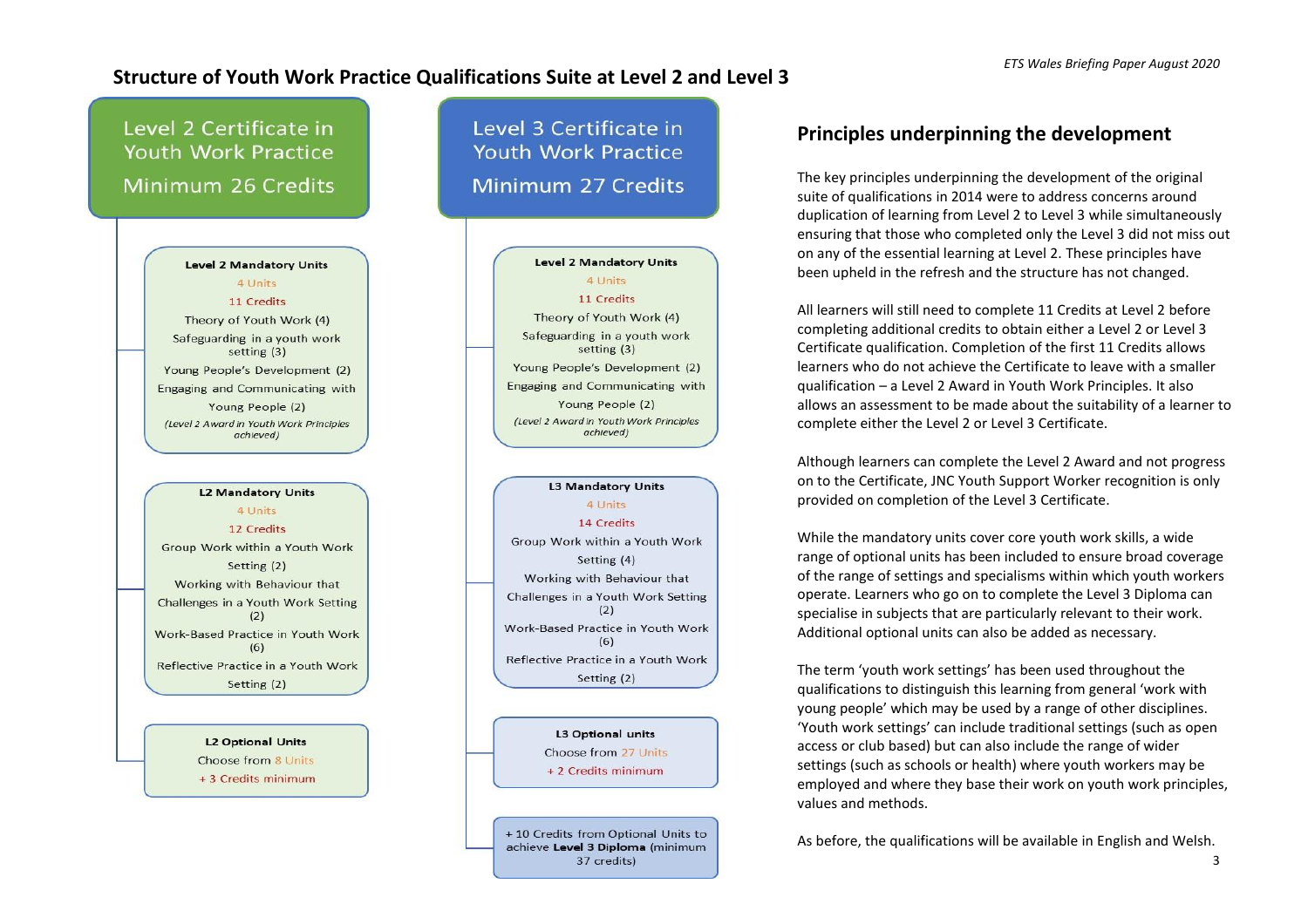### **Unit Titles of Youth Work Practice Qualifications at Level 2 and Level 3**

#### **Level 2 Certificate Mandatory Units:**

- Theory of Youth Work **4 Credits**
- Safeguarding in a Youth Work Setting **3 Credits**
- Young People's Development **2 Credits**
- Engaging and Communicating with Young People **2 Credits**

#### **Level 2 Certificate Additional Mandatory Units:**

- Group Work within a Youth Work Setting **2 Credits**
- Working with Behaviour that Challenges in a Youth Work Setting **2 Credits**
- Work-based Practice in Youth Work **6 Credits**
- Reflective Practice in a Youth Work Setting **2 Credits**

#### **Level 2 Certificate Optional Units:**

- Key principles and values of working with young people who misuse substances **3 Credits**
- Supporting young people with disabilities and/or diverse learning needs in a youth work setting **3 Credits**
- Supporting young people's recreation & leisure within a youth work setting **3 Credits**
- Anti-discriminatory practice in youth work **3 Credits**
- Exploring Values, Beliefs and Spiritual Development within a Youth Work Setting **3 Credits**
- Youth Work in Digital Spaces and Places **2 Credits**
- Trauma informed Approaches to Youth Work **3 Credits**
- Social Action **2 Credits**

#### **Level 2 Mandatory Units in the Level 3 Certificate:**

- Theory of Youth Work **4 Credits**
- Safeguarding in a Youth Work Setting **3 Credits**
- Young People's Development **2 Credits**
- Engaging and Communicating with Young People **2 Credits**

#### **Level 3 Certificate Additional Mandatory Units:**

- Group Work within a Youth Work Setting **4 Credits**
- Working with Behaviour that Challenges in a Youth Work Setting **2 Credits**
- Work-based Practice in Youth Work **6 Credits**
- Reflective Practice in a Youth Work Setting **2 Credits**

#### **Level 3 Certificate / Diploma Optional Units:**

- Detached and Outreach Youth Work **6 Credits**
- YW in digital spaces and places **2 Credits**
- Principles of supporting YP in relation to relationships and sexual health **2 Credits**
- Referrals and signposting in youth work settings **2 Credits**
- Social action **3 Credits**
- Facilitating YW trips & residentials **4 Credits**
- Exploring values, beliefs and spiritual development within a YW setting **3 Credits**
- Understanding how to manage staff in a YW setting **3 Credits**
- Managing a performance in a YW setting **3 Credits**
- Managing a budget within a YW setting **2 Credits**
- Effective outcomes based YW **3 Credits**
- Anti-discriminatory practice in YW **3 Credits**
- Supervision in a YW context **3 Credits**
- Facilitating the learning & development of YP through mentoring **3 Credits**
- Support young people who are refugees or seeking asylum **3 Credits**
- Support YP to achieve their learning potential **3 Credits**
- Supporting YP who are looked after or are leaving care **3 Credits**
- Support YP's transition to independence **2 Credits**
	- Support YP who are not in employment, education or training or that have been excluded from school **2 Credits**
- Work with YP to reduce involvement in and impact of youth violence, criminal activities and exploitation **3 Credits**
- Understand how youth work can support YP's mental health and wellbeing **2 Credits**
- Understand how youth work can support young people who are experiencing poverty **3 Credits**
- Understand how youth work can support young people who misuse substances **3 Credits**
- Understand how youth work supports YP who are lesbian, gay, bisexual, transgender + **2 Credits**
- Trauma informed approached to YW **4 Credits**
- YP's participation in YW **2 Credits**
- Supporting YP with disabilities & additional learning needs within a YW setting **3 credits**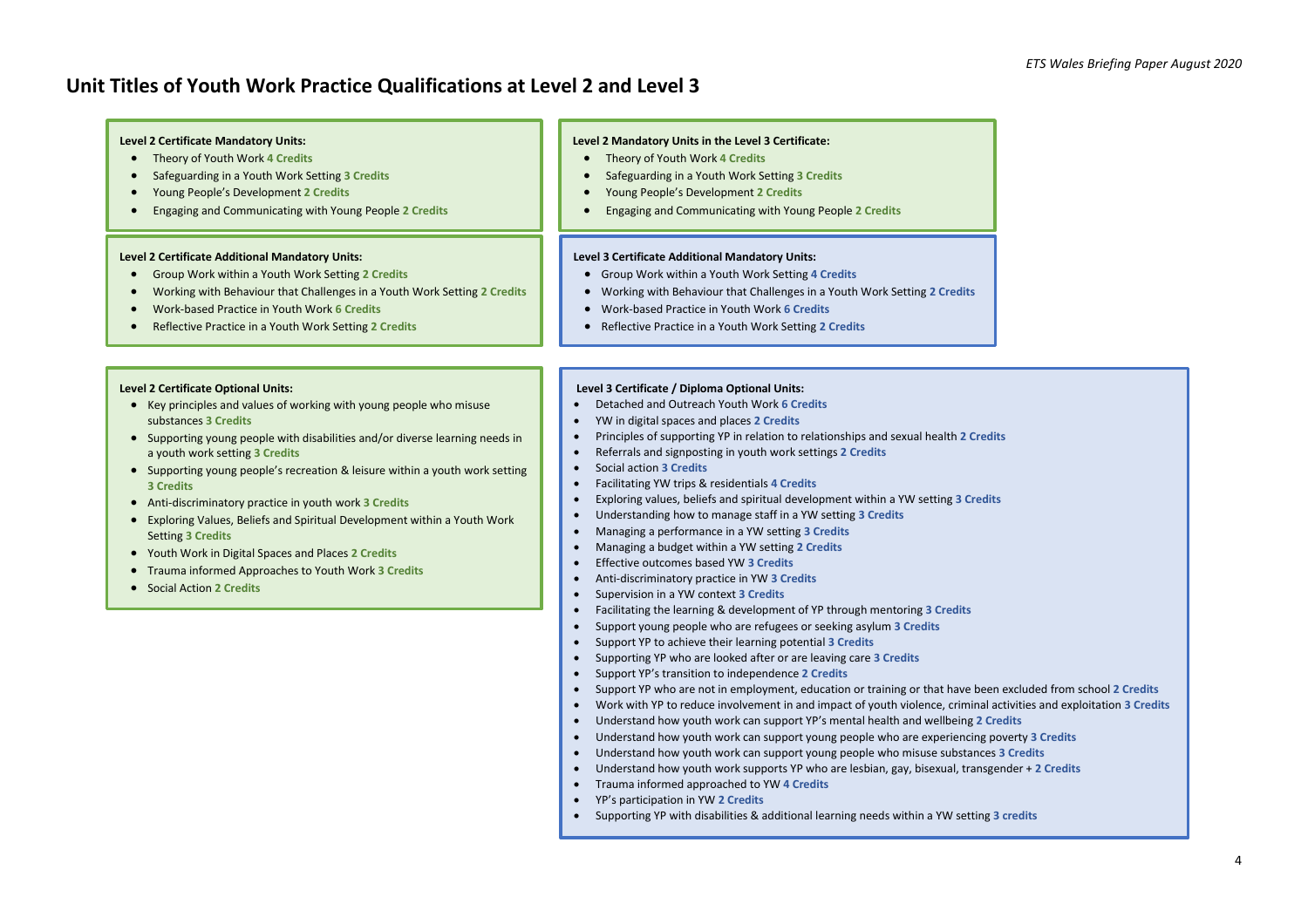# **Description and content of the different qualifications**

| Qualification                                                             | <b>Overview</b>                                                                                                                                                    | What the qualification covers                                                                                                                                                                                                                                                                                                                                                              |  |
|---------------------------------------------------------------------------|--------------------------------------------------------------------------------------------------------------------------------------------------------------------|--------------------------------------------------------------------------------------------------------------------------------------------------------------------------------------------------------------------------------------------------------------------------------------------------------------------------------------------------------------------------------------------|--|
| <b>Level 2 Award</b><br>in Youth Work Principles<br>16yrs+                | Introduction to working with young people in a range of<br>youth work settings.                                                                                    | You will learn:<br>Key purpose of youth work<br>$\bullet$<br>Key principles and values of youth work<br>Where youth work takes place<br>How to safeguard young people in youth work<br>How young people develop<br>The role of youth work in supporting young people's development to adulthood<br>Understanding rights<br>Engaging and communicating with young people.                   |  |
| <b>Level 2 Certificate in</b><br><b>Youth Work Practice</b><br>$16$ vrs + | Prepares you to assist in work with young people in a<br>range of youth work settings.                                                                             | You will learn as per the Level 2 Award plus:<br>Strategies for assisting with effective group work<br>How to recognise conflict and challenging behaviour by young people<br>$\bullet$<br>How to assist with work-based practice under supervision (min 40 hours of practice)<br>How to reflect on your practice<br>Specific youth work related topics according to options selected.     |  |
| <b>Level 3 Certificate in</b><br><b>Youth Work Practice</b><br>18yrs+     | Prepares you to lead work with young people in a range<br>of youth work settings.                                                                                  | You will learn as per the Level 2 Award plus:<br>Strategies for leading effective group work<br>How to work with young people to manage conflict and challenging behaviour<br>How to lead work-based practice under supervision (min 60 hours of practice)<br>How to reflect on your practice at an appropriate level<br>Specific youth work related topics according to options selected. |  |
| <b>Level 3 Diploma</b><br>in Youth Work Practice<br>18yrs+                | Prepares you to lead work with young people in a range<br>of youth work settings and specialise in subjects that are<br>particularly relevant to you or your work. | You will learn as above plus:<br>Additional specific topics according to your interests and employment needs.                                                                                                                                                                                                                                                                              |  |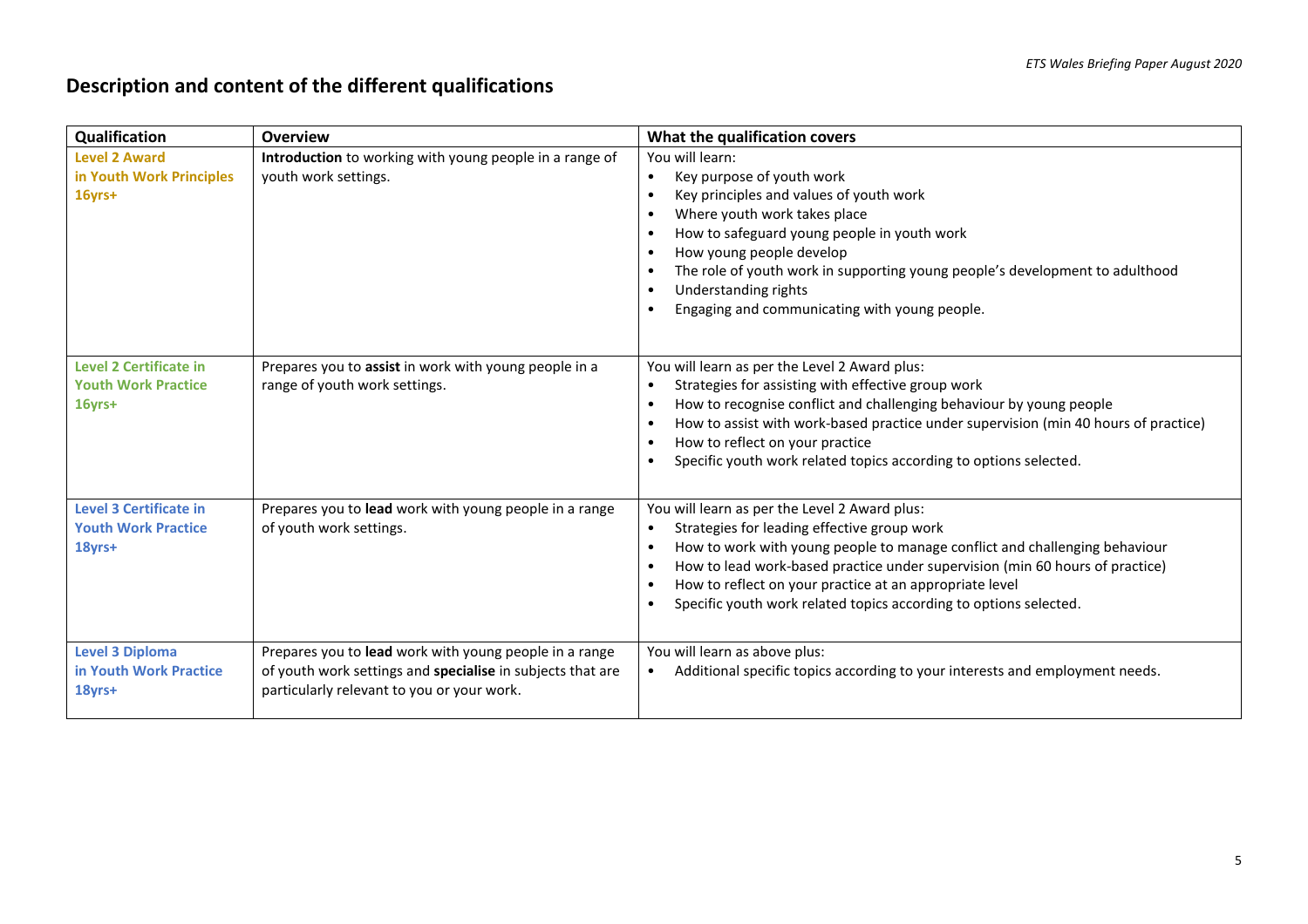# **Progression: How the Level 2 & 3 Qualifications fit into the Wales Coherent Route of Recognised Youth Work Qualifications**

| Qualification                                                                        | <b>Credits</b>                                                                                                                                                                                                                                                | JNC Recognition /<br><b>EWC Registration</b>                                                                                    | Organisations that offer this qualification in<br><b>Wales</b>                                                                                                                                                    |
|--------------------------------------------------------------------------------------|---------------------------------------------------------------------------------------------------------------------------------------------------------------------------------------------------------------------------------------------------------------|---------------------------------------------------------------------------------------------------------------------------------|-------------------------------------------------------------------------------------------------------------------------------------------------------------------------------------------------------------------|
| <b>Level 2 Award in Youth</b><br><b>Work Principles</b><br>16yrs+                    | The qualification is made up of 11 Credits so you will need to study<br>for about 110 hours to achieve the Award in Youth Work Principles.                                                                                                                    | <b>No</b>                                                                                                                       |                                                                                                                                                                                                                   |
| <b>Level 2 Certificate in</b><br><b>Youth Work Practice</b><br>16yrs+                | The qualification is made up of 26 Credits so you will need to study<br>for about 260 hours to achieve the Certificate.<br>The Level 2 Award in Youth Work Principles must be completed<br>successfully before you can progress onto the Level 2 Certificate. | $Yes -$<br><b>JNC Assistant Youth</b><br>Support Worker<br>& EWC registration                                                   | Addysg Oedolion Cymru   Adult Learning<br>Wales<br>Individual local authorities<br>$\bullet$                                                                                                                      |
| <b>Level 3 Certificate in</b><br><b>Youth Work Practice</b><br>18yrs+                | The qualification is made up of 27 Credits so you will need to study<br>for about 270 hours to achieve the Certificate.<br>The Level 2 Award in Youth Work Principles must be completed<br>successfully before you can progress onto the Level 3 Certificate. | $Yes -$<br><b>JNC Youth Support Worker</b><br>& EWC registration                                                                |                                                                                                                                                                                                                   |
| <b>Level 3 Diploma in Youth</b><br><b>Work Practice</b><br>18yrs+                    | The qualification is made up of 37 Credits so you will need to study<br>for about 370 hours to achieve the Diploma.<br>The Level 3 Certificate must be completed successfully before you<br>can progress onto the Level 3 Diploma.                            | $Yes -$<br>JNC Youth Support Worker<br>on completion of L3<br>Certificate<br>& EWC registration                                 |                                                                                                                                                                                                                   |
| Level 6<br><b>BA(Hons) Degree</b><br><b>Youth &amp; Community</b><br><b>Work</b>     | This Higher Education qualification is made up of 360 Credits over<br>three levels.<br>Level 4: Certificate of Higher Education 120 Credits<br>Level 5: Diploma of Higher Education/Foundation Degree 120<br>Credits<br>Level 6: BA(Hons) Degree 120 Credits  | $Yes -$<br><b>JNC Professionally</b><br>Qualified Youth Worker on<br>completion of full honours<br>degree<br>& EWC registration | <b>Cardiff Metropolitan University</b><br>$\bullet$<br>Wrexham Glyndwr University<br>University of South Wales, Newport<br>University of Wales Trinity Saint David,<br>Carmarthen                                 |
| Level 7<br>Post-Graduate Diploma /<br><b>MA Youth &amp; Community</b><br><b>Work</b> | This Higher Education qualification is made up of 120 Credits at<br>Level 7<br>You may wish to go on to complete a Masters degree (total 180<br>credits) but professional qualification is attained at PgDip level.                                           | $Yes -$<br><b>JNC Professionally</b><br>Qualified Youth Worker<br>& EWC registration                                            | Cardiff Metropolitan University<br>$\bullet$<br>Wrexham Glyndwr University<br>$\bullet$<br>University of South Wales, Newport<br>$\bullet$<br>University of Wales Trinity Saint David,<br>$\bullet$<br>Carmarthen |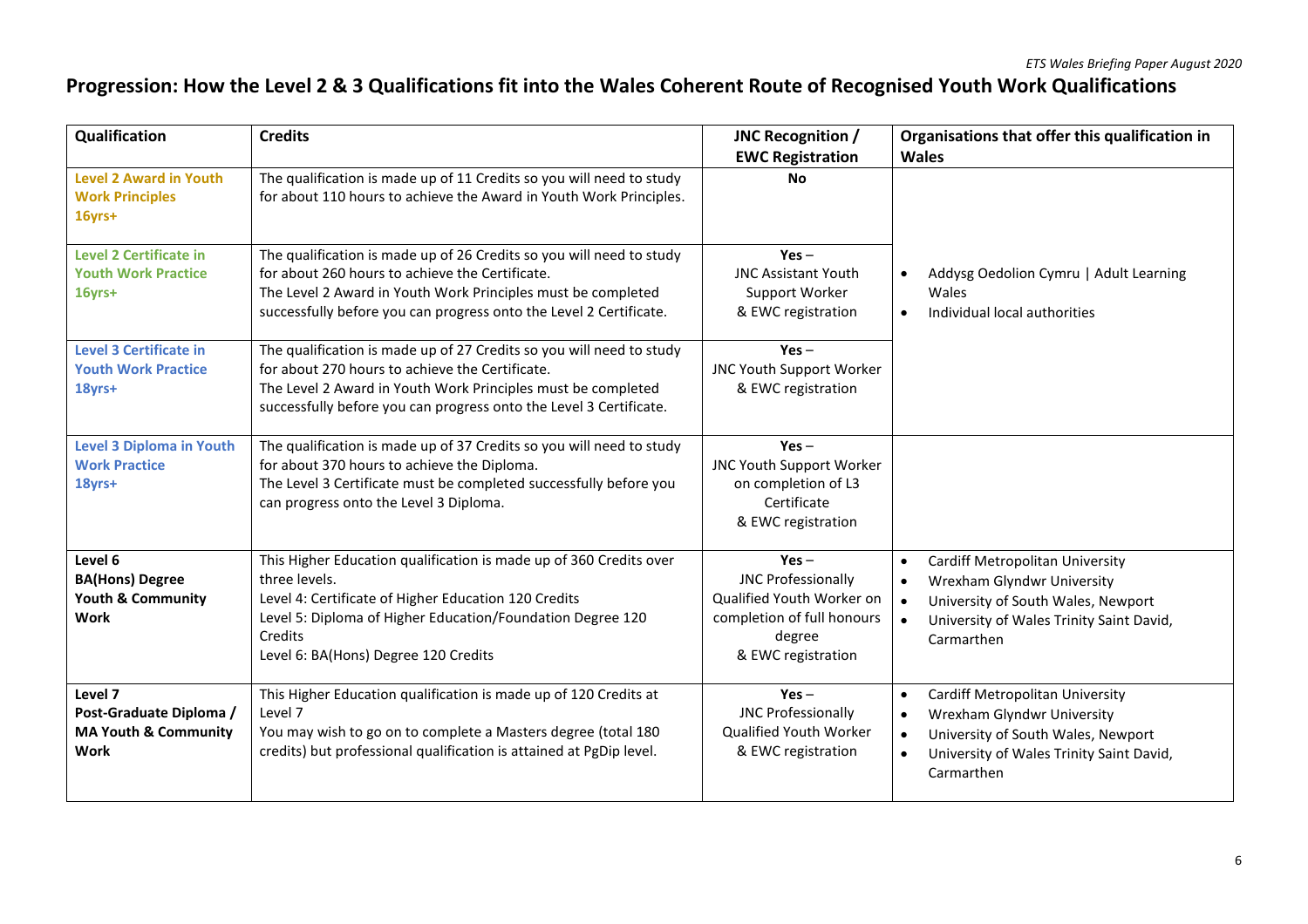# **Key Duties within Recognised <sup>1</sup> Youth Work Qualifications**

| Qualification                                                         | Who is this qualification for?                                                                                                                                                                                                                                                                                                                                                                                                                                                   | <b>JNC Key Duties</b>                                                                                                                                                                                                                                                                                                                                                                                                                                                                                                                                                                                                                                                                                                                                                                                                                                                                                                                                                                                                                                                                                                           |
|-----------------------------------------------------------------------|----------------------------------------------------------------------------------------------------------------------------------------------------------------------------------------------------------------------------------------------------------------------------------------------------------------------------------------------------------------------------------------------------------------------------------------------------------------------------------|---------------------------------------------------------------------------------------------------------------------------------------------------------------------------------------------------------------------------------------------------------------------------------------------------------------------------------------------------------------------------------------------------------------------------------------------------------------------------------------------------------------------------------------------------------------------------------------------------------------------------------------------------------------------------------------------------------------------------------------------------------------------------------------------------------------------------------------------------------------------------------------------------------------------------------------------------------------------------------------------------------------------------------------------------------------------------------------------------------------------------------|
| <b>Level 2 Award in Youth</b><br><b>Work Principles</b><br>16yrs+     | Introduces you to the principles of working with young<br>people in a range of youth work settings.<br>It is suitable for you if you:<br>wish to progress to the Level 2 or Level 3<br>$\bullet$<br>Certificate/Diploma<br>need some support with your learning<br>$\bullet$<br>have no formal qualification<br>$\bullet$<br>wish to return to learning<br>$\bullet$<br>would like to work with young people in the<br>$\bullet$<br>future<br>are aged 16 and over.<br>$\bullet$ | None at this level. The Level 2 Award in Youth Work Principles is suitable as an introduction to<br>youth work. The Level 2 Award is incorporated into the JNC recognised Level 2 Certificate in Youth<br>Work Practice and the Level 3 Certificate/ Diploma in Youth Work Practice.                                                                                                                                                                                                                                                                                                                                                                                                                                                                                                                                                                                                                                                                                                                                                                                                                                            |
| <b>Level 2 Certificate in</b><br><b>Youth Work Practice</b><br>16yrs+ | Prepares you to assist in work with young people in a<br>range of youth work settings.<br>It is suitable for you if you:<br>need some support with your learning<br>$\bullet$<br>are not yet ready for study at Level 3<br>$\bullet$<br>have no formal qualification<br>$\bullet$<br>wish to return to learning<br>$\bullet$<br>would like to assist in the delivery of work<br>$\bullet$<br>with young people<br>are aged 16 and over.                                          | The Level 2 Certificate in Youth Work Practice is the minimum qualification required for those<br>wishing to work as a JNC qualified Assistant Youth Support Worker. This is for employees who assist<br>in the delivery of operational youth work and who undertake duties under direction, where<br>initiative and independent action is limited.<br>Example of key duties include:<br>Working directly with young people to develop their social education by providing<br>$\bullet$<br>programmes of activities, services and facilities;<br>Establishing contact with and guiding young people as part of local programmes;<br>$\bullet$<br>Assisting in the provision of advice and support to local community groups and agencies;<br>$\bullet$<br>Assisting in the motivation, retention, developing and support of staff and volunteers;<br>$\bullet$<br>Assisting with service development by contributing to planning, delivery and monitoring of<br>$\bullet$<br>local provisions;<br>Day to day administration to ensure smooth running of services;<br>$\bullet$<br>Implementing equality and diversity policies. |
| <b>Level 3 Certificate in</b><br><b>Youth Work Practice</b><br>18yrs+ | Prepares you to lead work with young people in a<br>range of youth work settings.<br>It is suitable for you if you:<br>need minimal support with your learning<br>$\bullet$<br>are not yet ready or have insufficient relevant<br>$\bullet$<br>experience and practice for study at university<br><b>Higher Education level</b>                                                                                                                                                  | The Level 3 Certificate in Youth Work Practice is the qualification required for those wishing to<br>work as a JNC qualified Youth Support Worker. This is for employees who deliver operational youth<br>work and who undertake duties on their own initiative or who carry supervisory responsibility for<br>small projects, such as one night a week clubs. Workers with these responsibilities will receive<br>leadership and operational guidance from professionally qualified youth workers.<br>Example of key duties include:<br>Working directly with young people to develop their social education by providing<br>programmes of activities, services and facilities;                                                                                                                                                                                                                                                                                                                                                                                                                                                |

<sup>&</sup>lt;sup>1</sup> For Level 2 Certificate and above, duties are taken from the Joint Negotiating Committee (JNC) for Youth & Community Work Agreement 2016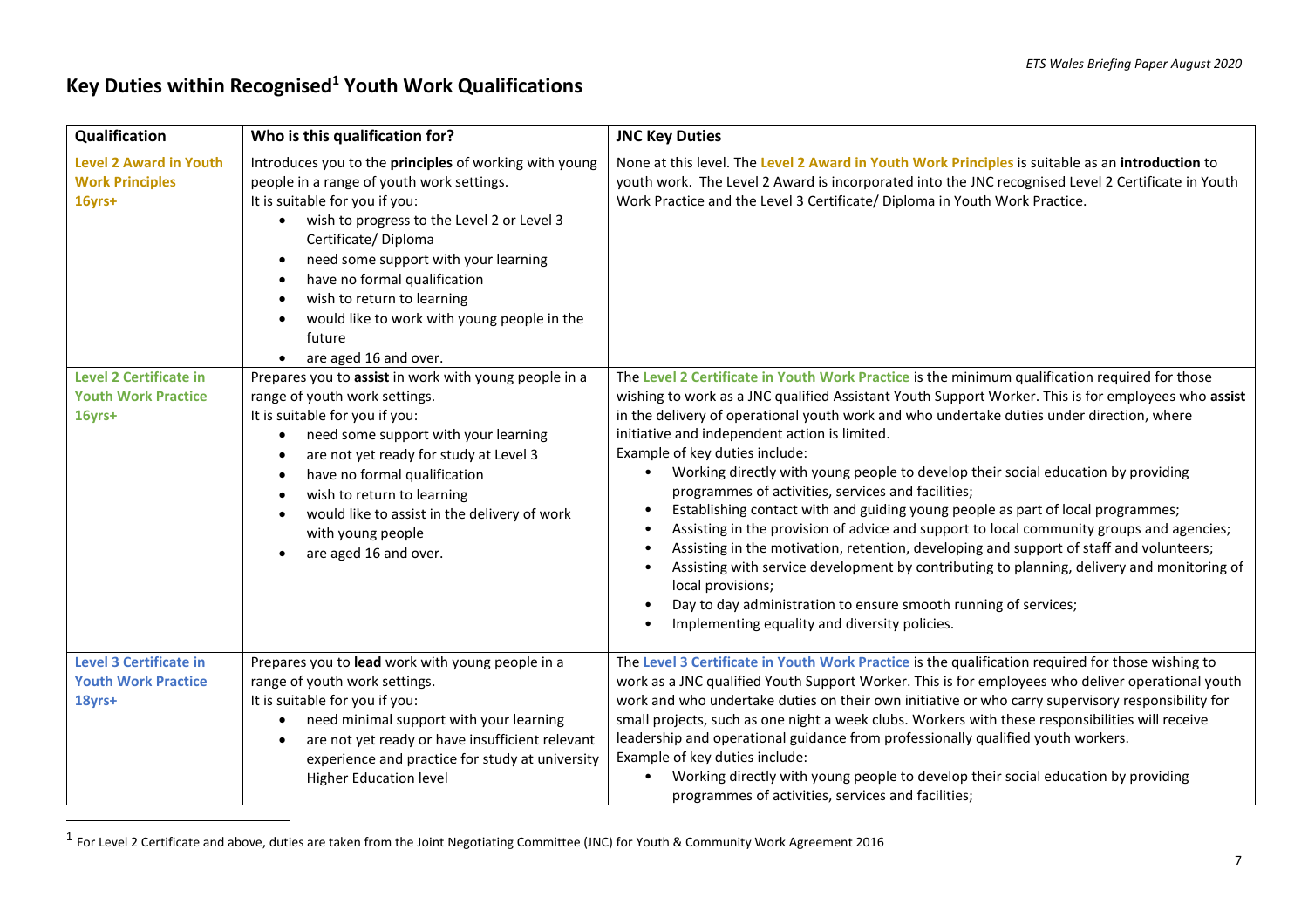| Qualification                                                     | Who is this qualification for?                                                                                                                                                                                                                                                                                                                | <b>JNC Key Duties</b>                                                                                                                                                                                                                                                                                                                                                                                                                                                                                                                                                                                                                                                                                                                                                                                                                                                                                                                                                                                                     |  |
|-------------------------------------------------------------------|-----------------------------------------------------------------------------------------------------------------------------------------------------------------------------------------------------------------------------------------------------------------------------------------------------------------------------------------------|---------------------------------------------------------------------------------------------------------------------------------------------------------------------------------------------------------------------------------------------------------------------------------------------------------------------------------------------------------------------------------------------------------------------------------------------------------------------------------------------------------------------------------------------------------------------------------------------------------------------------------------------------------------------------------------------------------------------------------------------------------------------------------------------------------------------------------------------------------------------------------------------------------------------------------------------------------------------------------------------------------------------------|--|
|                                                                   | wish to access a Higher Education youth work<br>$\bullet$<br>programme<br>have no formal qualification<br>$\bullet$<br>wish to return to learning<br>$\bullet$<br>would like to lead in the delivery of work with<br>$\bullet$<br>young people<br>are aged 18 and over.<br>$\bullet$                                                          | Establishing contact with and guiding young people as part of local programmes;<br>Providing advice and support to local community groups and agencies;<br>Assisting in the motivation, retention, developing and support of staff and volunteers;<br>Contributing to service development by planning, delivering and monitoring of local<br>provisions;<br>Implementing equality and diversity policies;<br>$\bullet$<br>Establishing and maintaining relationships with young people and community groups;<br>$\bullet$<br>Maintaining quality of service provision including giving directions to other workers;<br>$\bullet$<br>First line management responsibility for workers and volunteers, including recruiting,<br>$\bullet$<br>developing and initial disciplining of staff;<br>Initiating and monitoring developments of services, particularly with other agencies;<br>Performing and ensuring the discharge of administrative duties (including budget control,<br>records keeping and health and safety). |  |
| <b>Level 3 Diploma in</b><br><b>Youth Work Practice</b><br>18yrs+ | Prepares you to lead work with young people in a<br>range of youth work settings and specialise in subjects<br>that are particularly relevant to you or your work.<br>As above plus<br>would like to lead in the delivery of work with<br>$\bullet$<br>young people and specialise in certain areas                                           | As above.                                                                                                                                                                                                                                                                                                                                                                                                                                                                                                                                                                                                                                                                                                                                                                                                                                                                                                                                                                                                                 |  |
| Level 6<br><b>BA(Hons) Degree Youth</b><br>& Community Work       | Prepares you to carry responsibility for the delivery,<br>design, and development of youth work. You can also<br>be expected to carry operational management<br>responsibilities.<br>It is suitable for you if you:<br>have the Level 3 Certificate or Diploma in<br>Youth Work Practice<br>have A levels or relevant experience<br>$\bullet$ | The BA(Hons) Degree is the qualification required for those wishing to work as a JNC qualified<br>Professional Youth and Community Worker. This is for employees who carry responsibility for the<br>delivery, design, and development of youth work. Professionally qualified youth and community<br>workers can also be expected to carry operational management and strategic responsibilities.<br><b>Example of Key Duties:</b><br>• Performing all the duties for youth and community support workers;<br>• Managing and developing a range of services;<br>• Managing and developing staff and facilities;<br>• Working with other agencies to develop services across the community;<br>. Designing, leading and implementing a youth work curriculum;<br>• Leading project development and implementation.                                                                                                                                                                                                        |  |
| Level 7<br>Post-Graduate Diploma<br>Youth & Community<br>Work     | Prepares you to carry responsibility for the delivery,<br>design, and development of youth work. You can also<br>be expected to carry operational management<br>responsibilities. It is suitable for you if you:<br>hold a relevant graduate degree<br>have some experience of youth work<br>$\bullet$                                        | As above                                                                                                                                                                                                                                                                                                                                                                                                                                                                                                                                                                                                                                                                                                                                                                                                                                                                                                                                                                                                                  |  |